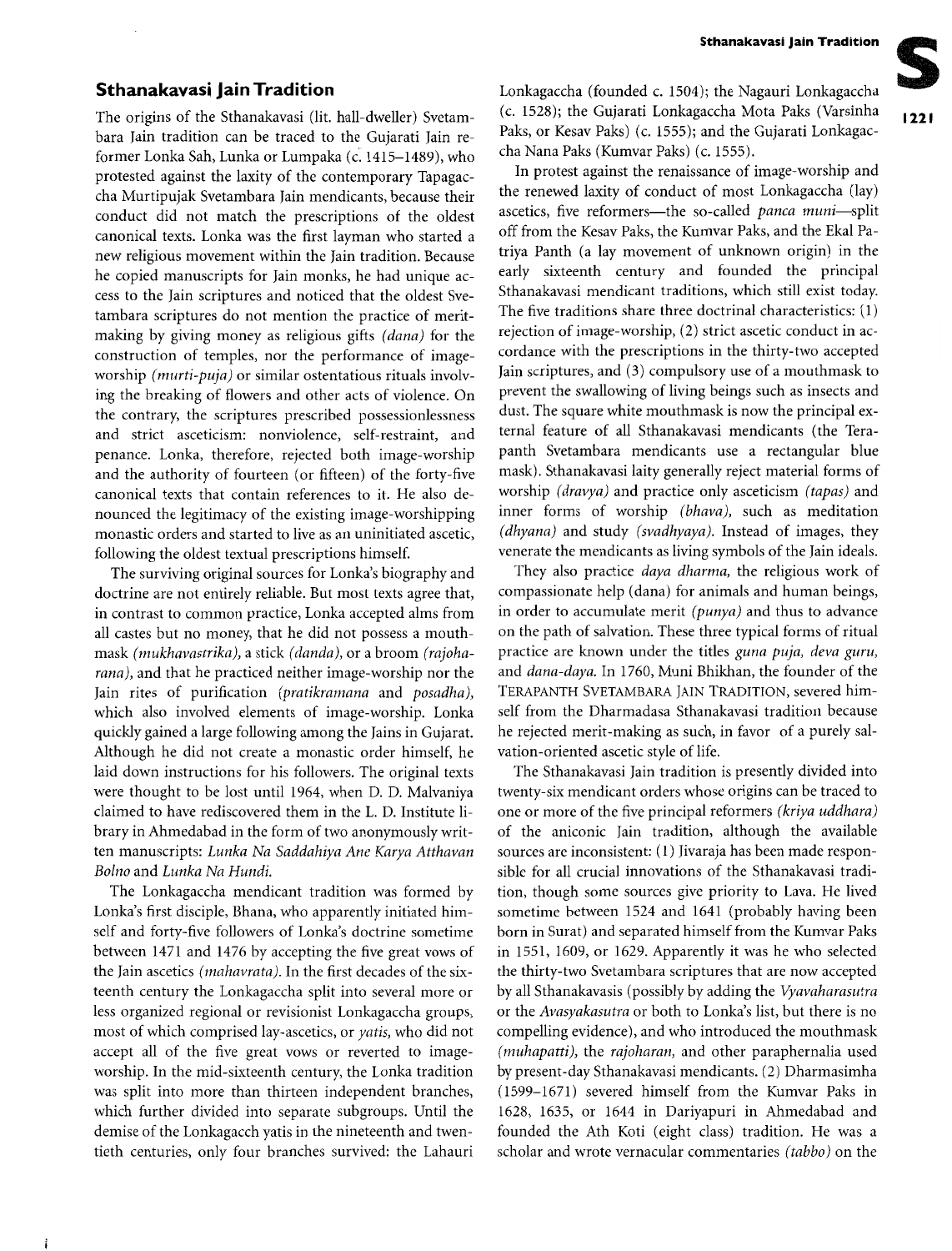

1222

Prakrit Jain scriptures. He introduced a special pratikramana rite for his lay followers and taught that there is no accidental death, because the lifespan of a living being is determined by its own karma. (3) Lava or Lavji Rsi (c. 1609-1659), the founder of the Dhundhiya (seeker) tradition, also known under the name Rsi Sampraday, was born in Surat and split from the Kesav Paks in 1637, 1648, 1653-1655, or 1657. (4) The founder of the Baistola (twenty-two schools) tradition, Dharmadasa (1645-1703) from Ahmedabad, was originally a member of the Ekal Patriya Panth, but under the influence of Lava and Dharmasimha founded his own tradition in 1660 through selfinitiation. (5) Hara, the ancestor of the Sadhumargi tradition (a branch of the extinct Kota Sampradaya), separated himself from the Kumvar Paks in L668 or 1728.

The name sthanaka-vasi (hall-dwellers), though in evidence in a text written in 1630, was not regularly used as a common designation for all five traditions until the unification movement of the early twentieth century. Doctrinally, only Dharmasimha's Ath Koti tradition in Gujarat differs significantly from the other four schools, which disagree only on minor points of philosophy and ritual. The Sthanakavasi traditions as a whole nowadays are divided along regional lines between the Gujarati and the non-Gujarati (North Indian) traditions. The non-Gujarati traditions are further subdivided into those who joined the reformist and centrally organized Sramanasangha, which was founded in 1952 in Sadari in Rajasthan in a merely partially successful attempt to unite all Sthanakavasi groups, and those who remained outside or left the Sramanasangha. Both the Sramanasangha and the independent traditions include mendicant orders that derive from four of the five main Sthanakavasi traditions (the exception is the Ath Koti tradition), which were split into some thirty-three different organized groups at the beginning of the twentieth century. Although they are nominally under the command of one single acarya whose consent is essential for all initiations and excommunications (at present, Acarya Dr. Sivmuni), the original twenty-two founding traditions of the Sramanasangha continue to operate within its framework more or less independently.

Some monastic orders never joined the Sramanasangha, among them all Gujarati Sthanakavasi traditions, the Inanagaccha of the Dharmadasa Ramratna tradition (founded by Jnanacandra, Ujjain 1732), and the Nanakgaccha of the Jivaraja tradition (Nanakram, eighteenth century). Because of perpetual discord between the founding traditions, many disappointed senior ascetics left the Sramanasangha gain and established their own independent groups: Muni Hagamilal, and the modernist Arhat Sangha (Susilkumar 1926-1994, New lersey, 1974) of the fivaraja tradition; the Mayaram Sampradaya (Mayaram, 1854-1912) of the northern Lava tradition; Acarya Nanalal of the Hara Sadhumargi tradition (Hukmicand, early nineteenth century); and four

groups of the Dharmadasa tradition: the faymalgaccha (faymal, 1708-1796; Rajasthan, 1748 or 1783); the Ratnavams (Ratnacandra, Rajasthan, 1796); the Dharmadasa Sampradaya (Umesmuni, late twentieth century); and Upadhyay Amarmuni (1901-1992), the inspirational force behind the modern Virayatan order, which was founded by Sadhvi Candana in Ragriha, 1974.

None of the Gujarati groups joined the Sramanasangha, which is essentially a Hindi-speaking order. With the exception of the Khambhat Sampradaya (Lava, Ahmedabad, 1648) and the three Ath Koti traditions-the Dariyapuri Ath Koti Sampradaya (Dharmasimha, Ahmedabad, 1628); the Kacch Ath Koti Mota Paks (Krsna, originally Dharmadasa Sarnpraday, Kacch l7l5-1782); and the Kacch Ath Koti Nana Paks (Jasraj, Kacch, 1786)—the majority of the independent Sthanakavasi traditions in Gujarat descend from Mulacandra (1651-1725), one of Dharmadasa's twenty-two leading monks. Mulacandra's main disciples formed separate local groups after a dispute at a mendicant assembly in 1788 in Limbdi. Not all of the emerging Gujarati Dharmadasa traditions survived, and some of them split further into subgroups labeled great (mota) and small (nana). The seven principal orders of today are all named after the place of origin that is also their main seat: l.imbdi Cha Koti Mota Paks (founded by Ajramar, Limbdi, 1788); Limbdi Cha Koti Nana Paks (Hemcand and Gopal, Limbdi, 1859); Gondal Mota Paks (Dungarsi, Gondal, 1788); Gondal Sanghani (Ganga Svami, Gondal, 1794); Barvada (Mota Kahan, Barvada, 1788); Botad (Jasa, Botad, c. 1850); and Sayala (Naga, Sayla, 1772-1812). They are not led by an elected administrator cum teacher (acarya), like the independent traditions outside Gujarat, but by the male ascetic with the highest monastic age, or *diksa paryaya*, who may or may not be called acarya. His main decisions have to agree with those of the often hereditary leader (sanghapati) of the lay community.

The overall number of Sthanakavasi mendicants is much higher than generally assumed. In 1999 there were 3,223 mendicants, 533 sadhus, and 2,690 sadhvis-that is, 27.5 percent of all fain mendicants, distributed in roughly equal proportions among the Sramanasangha (1,096), twelve Independent traditions (967), and the thirteen Gujarati traditions (1,160). The nationwide umbrella organization of the Sthanakavasi laity, the AII India Svetambara Sthanakavasi Jain Conference, the motivating force behind the movement toward unity, was founded in 1906 in Morvi in Gujarat, but it split in 1984 into two independent organizations because of the irreconcilable differences in ritual, culture, and language befiveen Gujarati- and Hindi-speaking Sthanakavasi traditions.

#### Addresses:

Akhil Bharatvarsiya Svetambara Sthanakavasi fain Conference (Hindi)